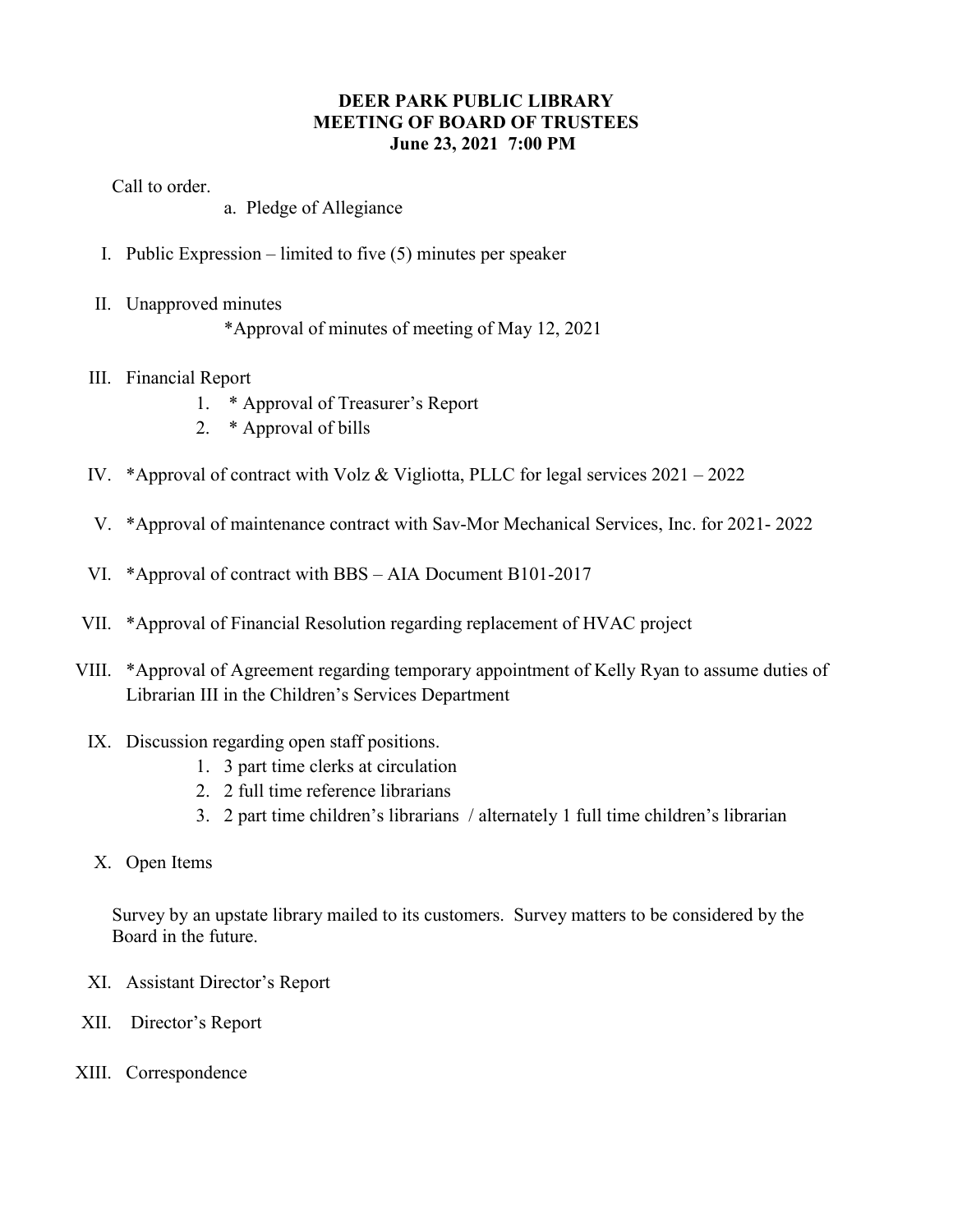- XIV. Incident Reports / Accident Reports
- XV. Other Business
- XVI. Next Board Meeting July 28, 2021
- XVII. Adjournment